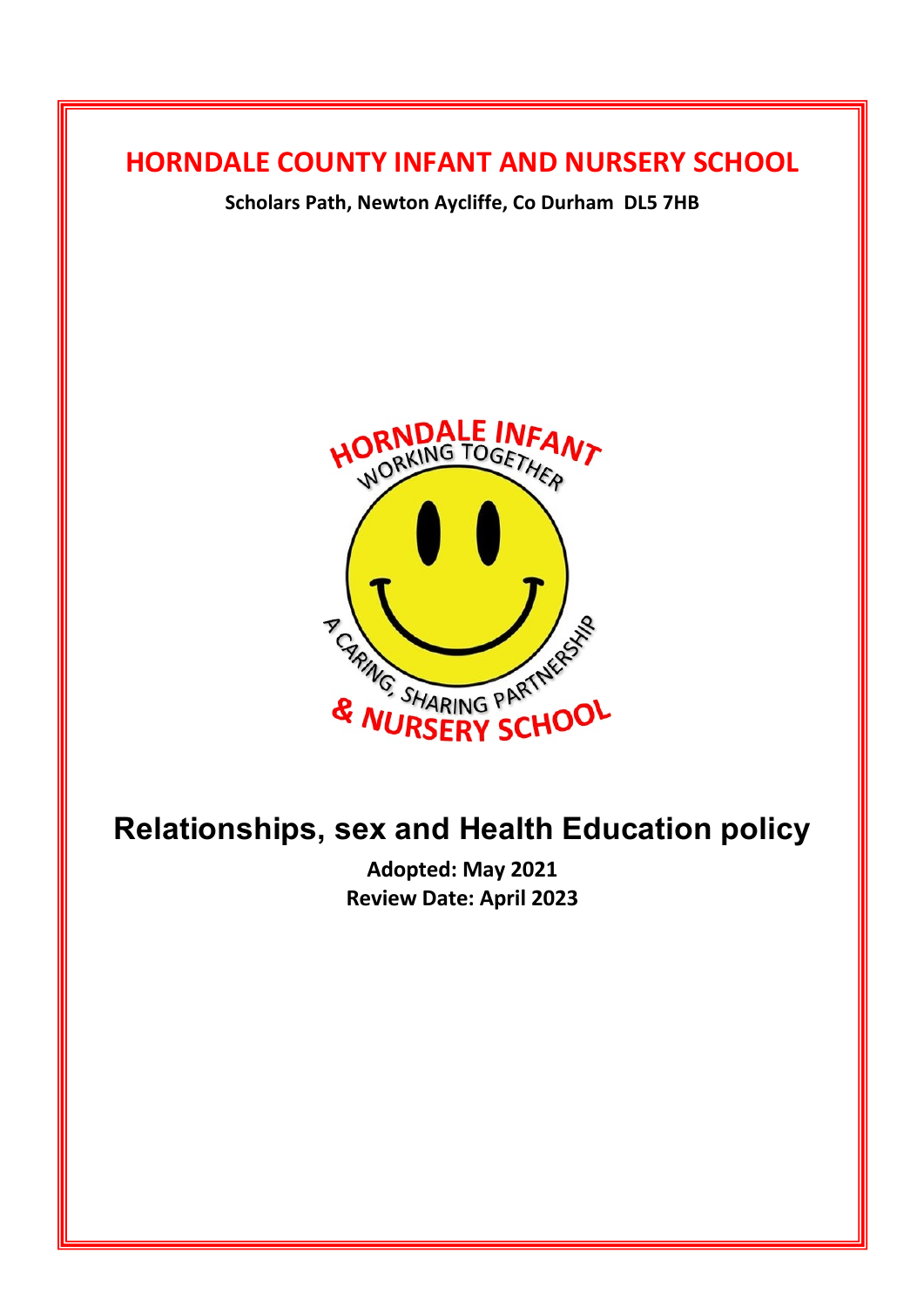## **Contents**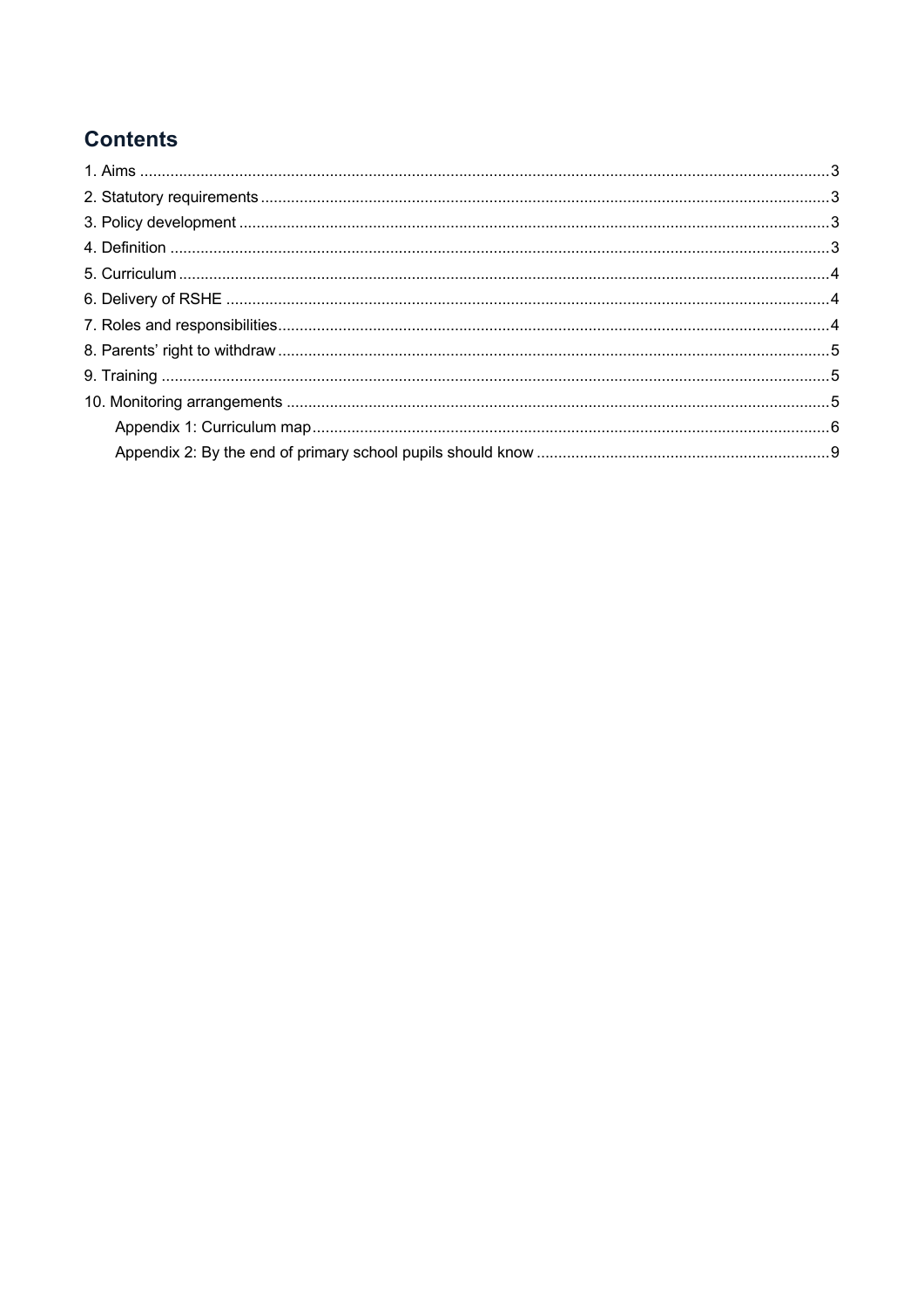### **1. Aims**

The aims of relationships and sex education (RSHE) at our school are to:

- Provide a framework in which sensitive discussions can take place
- Prepare pupils for puberty, and give them an understanding of sexual development and the importance of health and hygiene
- Help pupils develop feelings of self-respect, confidence and empathy
- Create a positive culture around issues of sexuality and relationships
- Teach pupils the correct vocabulary to describe themselves and their bodies
- Promote the school values of Equality, Happiness, Respect, Kindness, Confidence and Honesty

## **2. Statutory requirements**

As a maintained primary school we must provide relationships education to all pupils as per section 34 of the Children and Social work act 2017.

However, we are not required to provide sex education but we do need to teach the elements of sex education contained in the science curriculum specific to the age of our pupils.

In teaching RSHE, we must have regard to guidance issued by the secretary of state as outlined in section 403 of the Education Act 1996.

At Horndale County Infant & Nursery School we teach RSHE as set out in this policy.

## **3. Policy development**

This policy has been developed in consultation with staff, pupils and parents. The consultation and policy development process involved the following steps:

- 1. Review a member of staff or working group pulled together all relevant information including relevant national and local guidance
- 2. Staff consultation all school staff were given the opportunity to look at the policy and make recommendations
- 3. Parent/stakeholder consultation parents and any interested parties were invited to attend a meeting about the policy
- 4. Pupil consultation we investigated what exactly pupils want from their RSHE
- 5. Ratification once amendments were made, the policy was shared with governors and ratified

## **4. Definition**

At Horndale, RSHE is about the emotional, social and cultural development of pupils, and involves learning about relationships, healthy lifestyles, diversity and personal identity.

RSHE involves a combination of sharing information, and exploring issues and values.

RSHE is not about the promotion of sexual activity.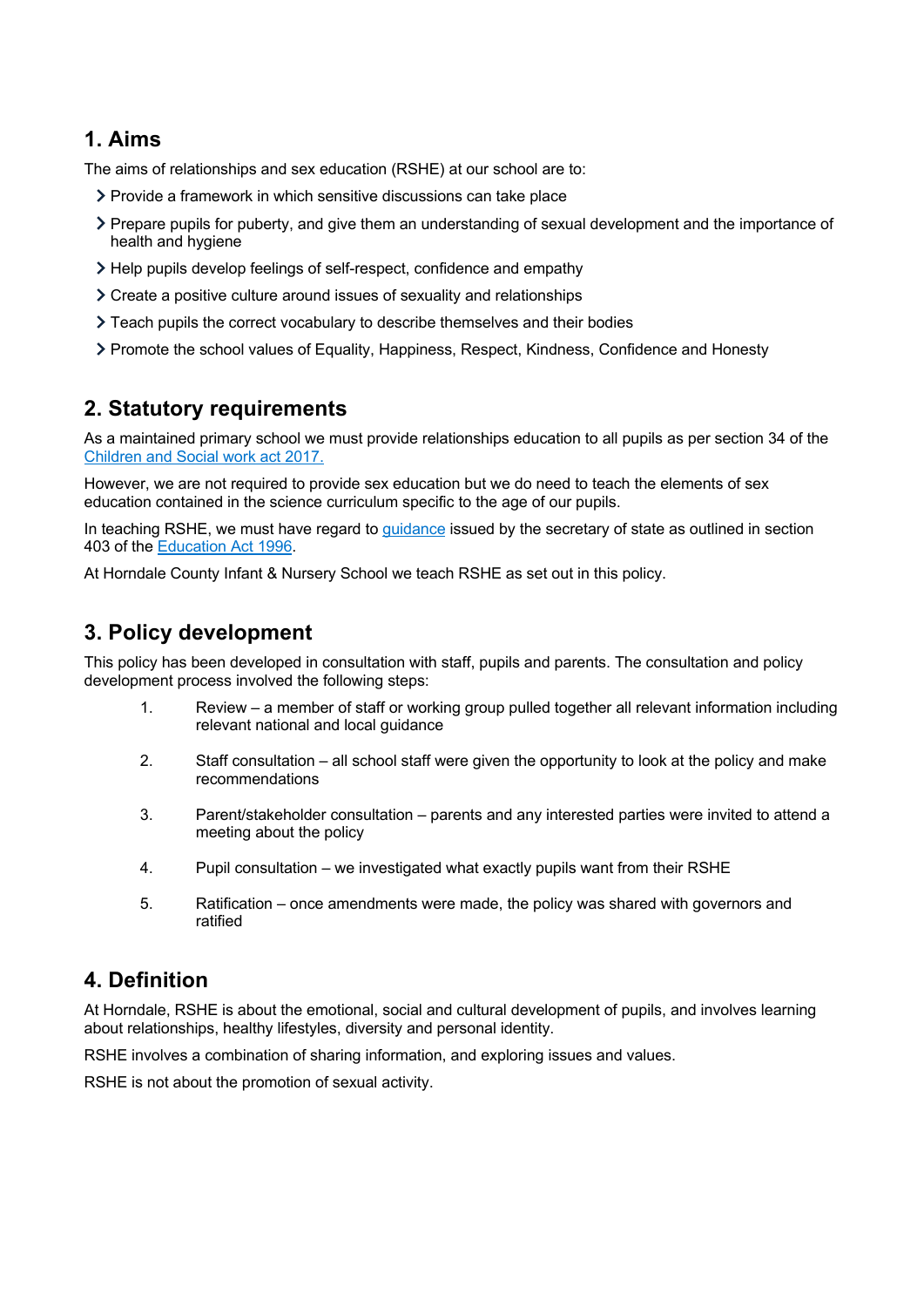## **5. Curriculum**

Our curriculum is set out as per Appendix 1 but we may need to adapt it as and when necessary.

We have developed the curriculum in consultation with parents, pupils and staff, taking into account the age, needs and feelings of pupils. If pupils ask questions outside the scope of this policy, teachers will respond in an appropriate manner so they are fully informed and don't seek answers online.

For more information about our curriculum, see our curriculum map in Appendix 1.

## **6. Delivery of RSHE**

RSHE is taught within the personal, social, health and economic (PSHE) education curriculum and other aspects are included in religious education (RE).

Relationships education focuses on teaching the fundamental building blocks and characteristics of positive relationships including:

- Families and people who care for me
- > Caring friendships
- > Respectful relationships
- > Online relationships
- > Being safe

For more information about our RSHE curriculum, see Appendices 1 and 2.

These areas of learning are taught within the context of family life taking care to ensure that there is no stigmatisation of children based on their home circumstances (families can include single parent families, LGBT parents, families headed by grandparents, adoptive parents, foster parents/carers amongst other structures) along with reflecting sensitively that some children may have a different structure of support around them (for example: looked after children or young carers).

#### **7. Roles and responsibilities**

#### **7.1 The governing board**

The governing board will approve the RSHE policy and hold the headteacher to account for its implementation.

#### **7.2 The headteacher**

The headteacher is responsible for ensuring that RSHE is taught consistently across the school, and for managing requests to withdraw pupils from non-statutory components of RSHE (see section 8).

#### **7.3 Staff**

Staff are responsible for:

- Delivering RSHE in a sensitive way
- Modelling positive attitudes to RSHE
- > Monitoring progress
- Responding to the needs of individual pupils
- Responding appropriately to pupils whose parents wish them to be withdrawn from the non-statutory components of RSHE

Staff do not have the right to opt out of teaching RSHE. Staff who have concerns about teaching RSHE are encouraged to discuss this with the headteacher.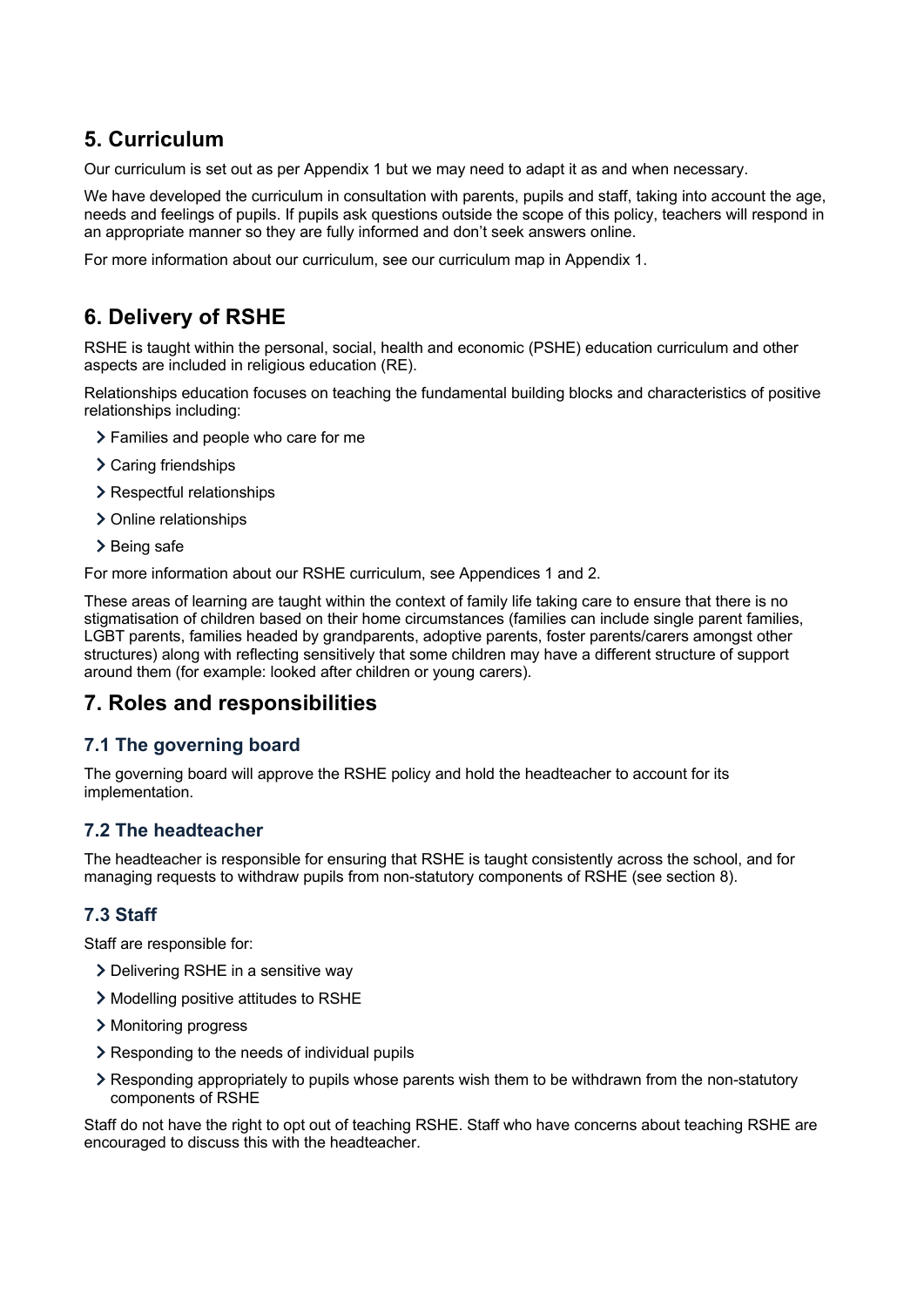RSHE Lead Teacher – Mr Craig Brown

#### **7.4 Pupils**

Pupils are expected to engage fully in RSHE and, when discussing issues related to RSHE, treat others with respect and sensitivity.

## **8. Parents' right to withdraw**

Parents do not have the right to withdraw their children from relationships education.

## **9. Training**

Staff are trained on the delivery of RSHE as part of their induction and it is included in our continuing professional development calendar.

The headteacher will also invite visitors from outside the school, such as school nurses or sexual health professionals, to provide support and training to staff teaching RSHE.

## **10. Monitoring arrangements**

The delivery of RSHE is monitored by the headteacher, Craig Brown through: regular planning scrutinies, learning walks and pupil conferencing.

Pupils' development in RSHE is monitored by class teachers as part of our internal assessment systems.

This policy will be reviewed by every two years.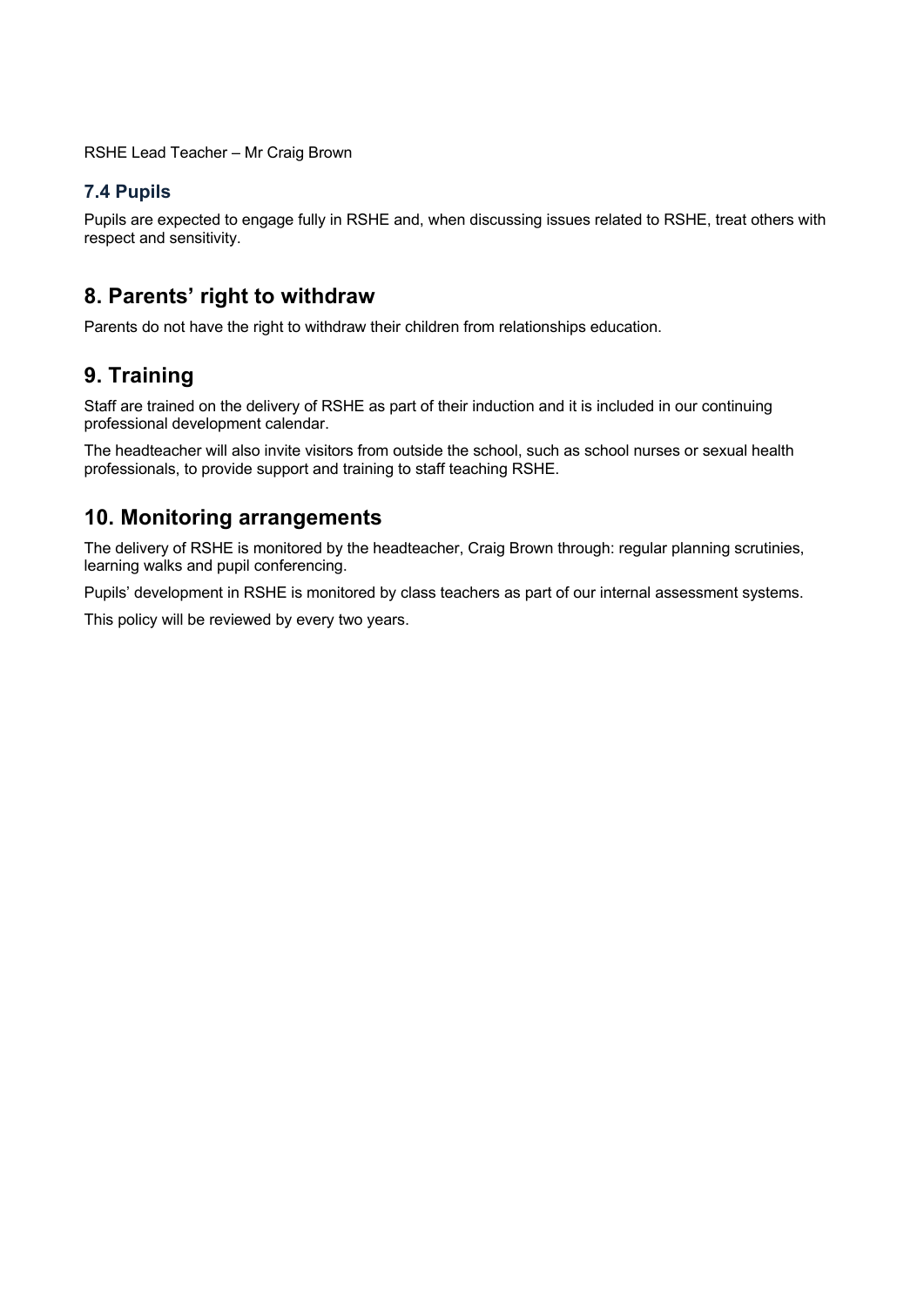**Appendix 1: Curriculum map**

## **Relationships and sex education curriculum map**

| <b>YEAR GROUP</b> | <b>TERM</b> | TOPIC/THEME DETAILS                                                                                                                                                                                                                                                                                                                                                                                                                                                                                                     |
|-------------------|-------------|-------------------------------------------------------------------------------------------------------------------------------------------------------------------------------------------------------------------------------------------------------------------------------------------------------------------------------------------------------------------------------------------------------------------------------------------------------------------------------------------------------------------------|
| Reception         | Autumn      | <b>Health &amp; Wellbeing</b><br>- about what keeping healthy means; different ways to keep healthy<br>- simple hygiene routines that can stop germs from spreading<br>- about dental care and visiting the dentist; how to brush teeth correctly; food and drink that support dental health<br>- how to keep safe in the sun and protect skin from sun damage<br>- about the people who help us to stay physically healthy                                                                                             |
| Reception         | Spring      | <b>Relationships</b><br>- To identify the people who love and care for them and what they do to help them feel cared for<br>- About different types of families including those that may be different to their own<br>- That it is important to tell someone (such as their teacher) if something about their family makes them unhappy or<br>worried<br>- About how to recognise when they or someone else feels lonely and what to do<br>- About how people may feel if they experience hurtful behaviour or bullying |
| Reception         | Summer      | Living in the Wider World<br>- about what rules are, why they are needed, and why different rules are needed for different situations<br>- how people and other living things have different needs; about the responsibilities of caring for them<br>- about things they can do to help look after their environment<br>- about the different roles and responsibilities people have in their community                                                                                                                 |
| Year 1            | Autumn      | <b>Health &amp; Wellbeing</b><br>- about foods that support good health and the risks of eating too much sugar<br>- about different feelings that humans can experience<br>- about things that help people feel good (e.g. playing outside, doing things they enjoy, spending time with family,<br>getting enough sleep)<br>- different things they can do to manage big feelings, to help calm themselves down and/ or change their mood when<br>they don't feel good                                                  |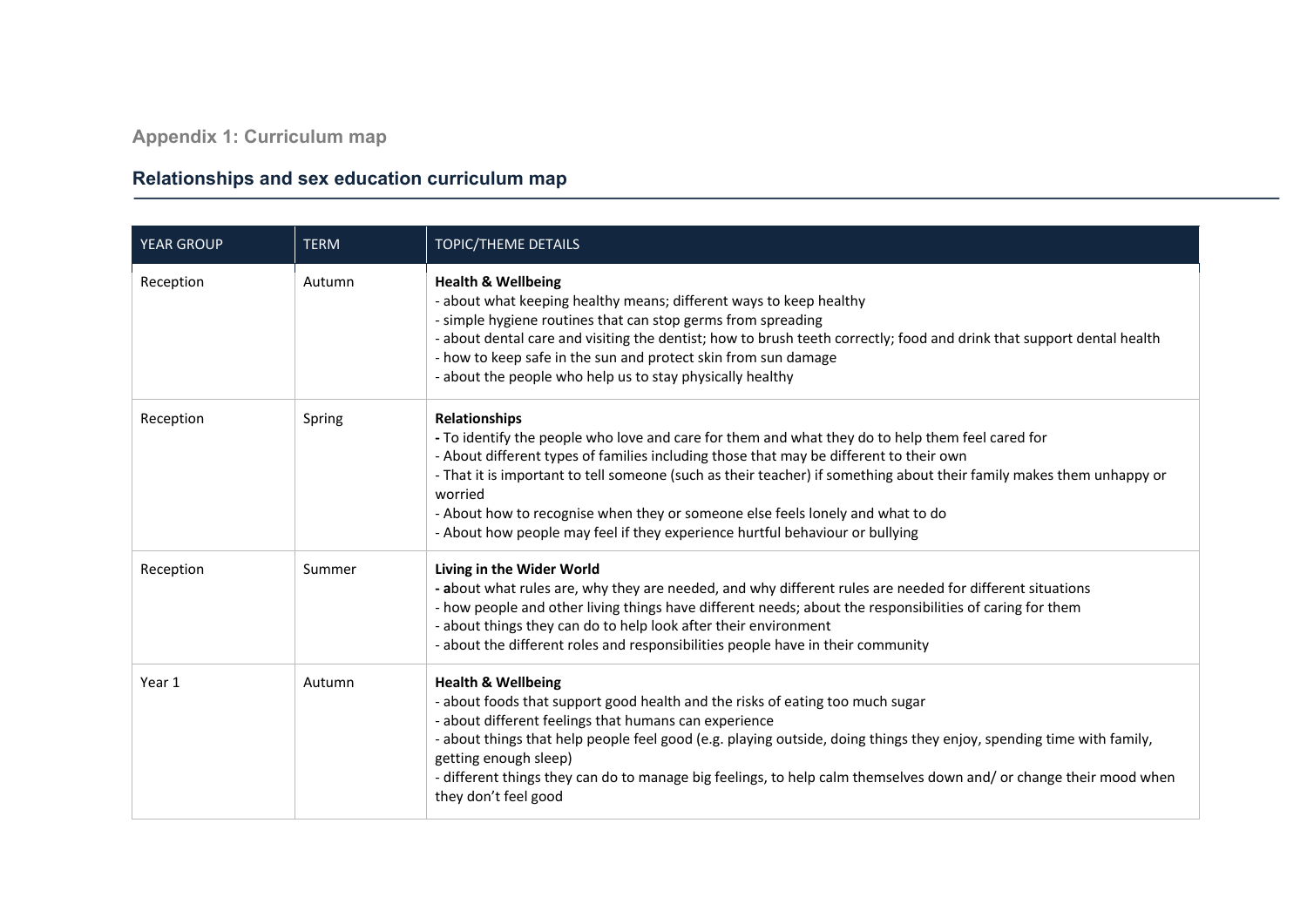| <b>YEAR GROUP</b> | <b>TERM</b> | TOPIC/THEME DETAILS                                                                                                                                                                                                                                                                                                                                                                                                                                                                                                                                                                                                                                                                                 |
|-------------------|-------------|-----------------------------------------------------------------------------------------------------------------------------------------------------------------------------------------------------------------------------------------------------------------------------------------------------------------------------------------------------------------------------------------------------------------------------------------------------------------------------------------------------------------------------------------------------------------------------------------------------------------------------------------------------------------------------------------------------|
| Year 1            | Spring      | <b>Relationships</b><br>- To recognise that some things are private and the importance of respecting privacy; that parts of their body covered<br>by underwear are private (NSPCC UNDERPANTS RULE)<br>- How to respond safely to adults they don't know<br>- That sometimes people may behave differently online, including by pretending to be someone they are not<br>- About how to respond if physical contact makes them feel uncomfortable or unsafe                                                                                                                                                                                                                                          |
| Year 1            | Summer      | Living in the Wider World<br>- to recognise the ways they are the same as, and different to, other people<br>- about how the internet and digital devices can be used safely to find things out and to communicate with others<br>- that not all information seen online is true<br>- that everyone has different strengths<br>- different jobs that people they know or people who work in the community do<br>- about some of the strengths and interests someone might need to do different jobs                                                                                                                                                                                                 |
| Year 2            | Autumn      | <b>Health &amp; Wellbeing</b><br>- about how physical activity helps us to stay healthy; and ways to be physically active everyday<br>- about why sleep is important and different ways to rest and relax<br>- to recognise what makes them special<br>- to identify what they are good at, what they like and dislike<br>- to name the main parts of the body including external genitalia (e.g. vulva, vagina, penis, testicles)<br>- about preparing to move to a new school<br>- about how to keep safe at home (including around electrical appliances) and fire safety (e.g. not playing with matches<br>and lighters)<br>- how to get help in an emergency (how to dial 999 and what to say) |
| Year 2            | Spring      | <b>Relationships</b><br>- What to do if they feel unsafe or worried for themselves or others; who to ask for help and vocabulary to use when<br>asking for help; importance of keeping trying until they are heard<br>- About what is kind and unkind behaviour, and how this can affect others<br>- About how to treat themselves and others with respect; how to be polite and courteous<br>- To recognise the ways in which they are the same and different to others<br>- How to listen to other people and play and work cooperatively<br>- How to talk about and share their opinions on things that matter to them                                                                           |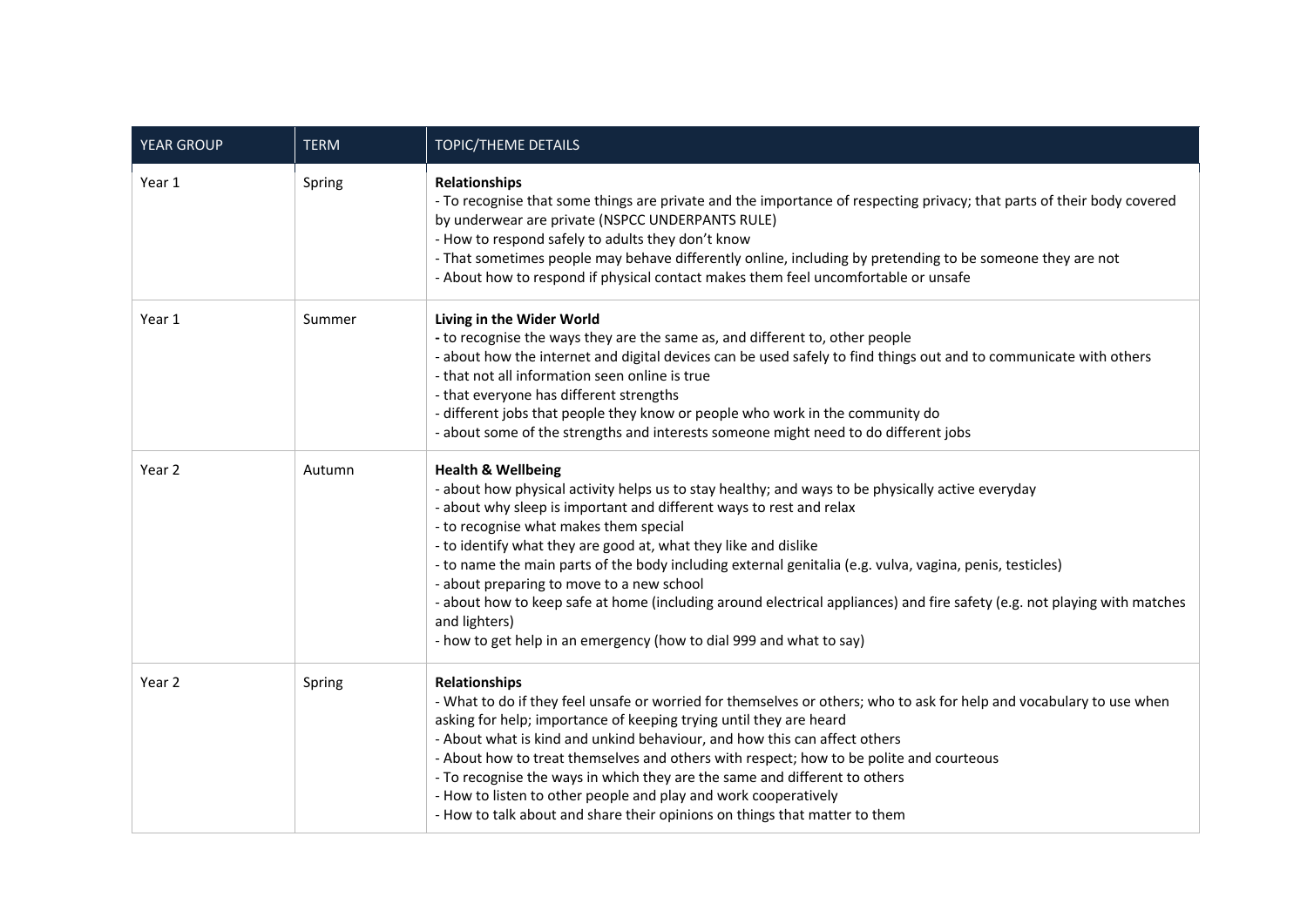| <b>YEAR GROUP</b> | <b>TERM</b> | <b>TOPIC/THEME DETAILS</b>                                                                                                                                                                                                                                                                                                                                                                                                                                   |
|-------------------|-------------|--------------------------------------------------------------------------------------------------------------------------------------------------------------------------------------------------------------------------------------------------------------------------------------------------------------------------------------------------------------------------------------------------------------------------------------------------------------|
| Year 2            | Summer      | Living in the Wider World<br>- what money is; forms that money comes in; that money comes from different sources<br>- that people make different choices about how to save and spend money<br>- about the difference between needs and wants; that sometimes people may not always be able to have the things<br>they want<br>- that money needs to be looked after; different ways of doing this<br>- that jobs help people to earn money to pay for things |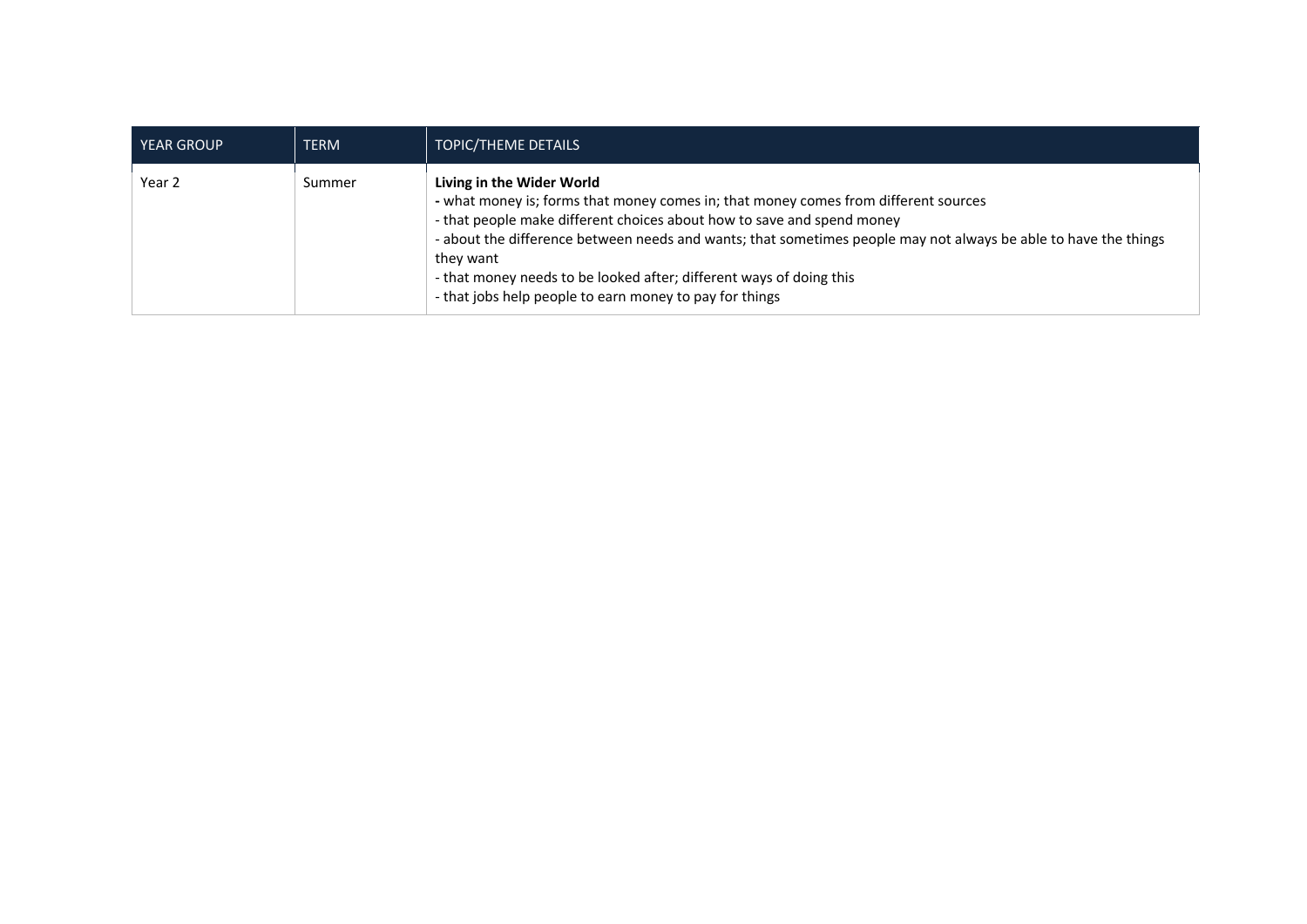**Appendix 2: By the end of primary school pupils should know**

| <b>TOPIC</b>                                | PUPILS SHOULD KNOW                                                                                                                                                                                                                                                                                                                                                                                                                                                                                                                                                                                                                                                                                                                                                                                                                                                                                                                                                                                                                                              |
|---------------------------------------------|-----------------------------------------------------------------------------------------------------------------------------------------------------------------------------------------------------------------------------------------------------------------------------------------------------------------------------------------------------------------------------------------------------------------------------------------------------------------------------------------------------------------------------------------------------------------------------------------------------------------------------------------------------------------------------------------------------------------------------------------------------------------------------------------------------------------------------------------------------------------------------------------------------------------------------------------------------------------------------------------------------------------------------------------------------------------|
| Families and<br>people who care<br>about me | That families are important for children growing up because they can give love, security and stability<br>The characteristics of healthy family life, commitment to each other, including in times of difficulty, protection and care for children<br>and other family members, the importance of spending time together and sharing each other's lives<br>That others' families, either in school or in the wider world, sometimes look different from their family, but that they should respect<br>those differences and know that other children's families are also characterised by love and care<br>That stable, caring relationships, which may be of different types, are at the heart of happy families, and are important for children's<br>security as they grow up<br>That marriage represents a formal and legally recognised commitment of two people to each other which is intended to be lifelong<br>How to recognise if family relationships are making them feel unhappy or unsafe, and how to seek help or advice from others if<br>needed |
| Caring<br>friendships                       | How important friendships are in making us feel happy and secure, and how people choose and make friends<br>The characteristics of friendships, including mutual respect, truthfulness, trustworthiness, loyalty, kindness, generosity, trust, sharing<br>interests and experiences and support with problems and difficulties<br>That healthy friendships are positive and welcoming towards others, and do not make others feel lonely or excluded<br>That most friendships have ups and downs, and that these can often be worked through so that the friendship is repaired or even<br>strengthened, and that resorting to violence is never right<br>How to recognise who to trust and who not to trust, how to judge when a friendship is making them feel unhappy or uncomfortable,<br>managing conflict, how to manage these situations and how to seek help or advice from others, if needed                                                                                                                                                           |